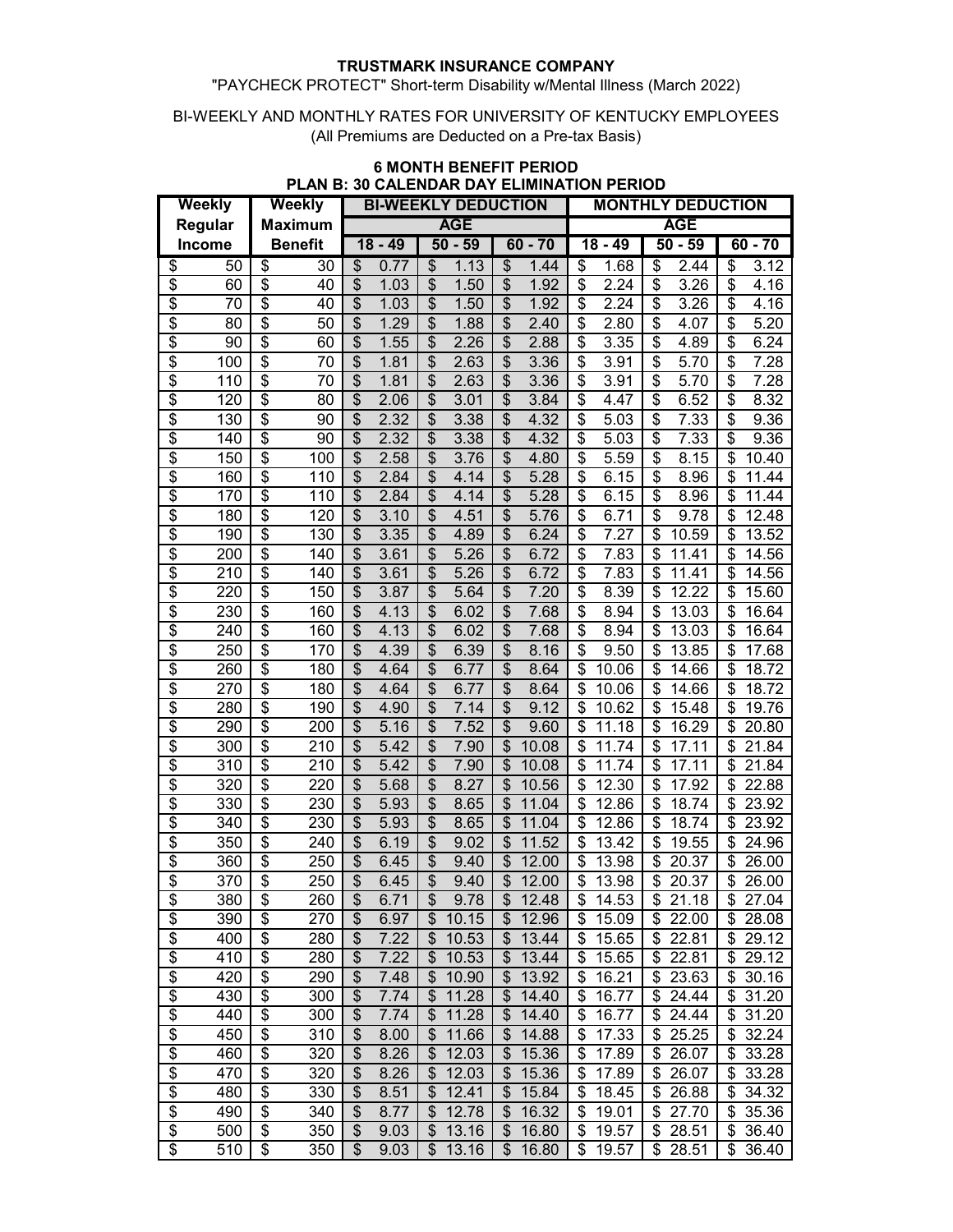## "PAYCHECK PROTECT" Short-term Disability w/Mental Illness (March 2022)

#### BI-WEEKLY AND MONTHLY RATES FOR UNIVERSITY OF KENTUCKY EMPLOYEES (All Premiums are Deducted on a Pre-tax Basis)

| Weekly                   |               | <b>Weekly</b>                        |                |                                    | <b>BI-WEEKLY DEDUCTION</b>         |                                    | <b>MONTHLY DEDUCTION</b>          |                                   |                          |  |
|--------------------------|---------------|--------------------------------------|----------------|------------------------------------|------------------------------------|------------------------------------|-----------------------------------|-----------------------------------|--------------------------|--|
| Regular                  |               | <b>Maximum</b>                       |                | <b>AGE</b>                         |                                    |                                    | <b>AGE</b>                        |                                   |                          |  |
|                          | <b>Income</b> |                                      | <b>Benefit</b> | $18 - 49$                          | $50 - 59$                          | $60 - 70$                          | $18 - 49$                         | $50 - 59$                         | $60 - 70$                |  |
| \$                       | 520           | \$                                   | 360            | 9.29<br>\$                         | 13.54<br>S                         | \$<br>17.28                        | \$<br>20.12                       | 29.33<br>\$                       | \$<br>37.44              |  |
| $\overline{\$}$          | 530           | \$                                   | 370            | \$<br>9.55                         | $\boldsymbol{\mathsf{S}}$<br>13.91 | \$<br>17.76                        | \$<br>20.68                       | \$<br>30.14                       | \$<br>38.48              |  |
| \$                       | 540           | \$                                   | 370            | \$<br>9.55                         | \$<br>13.91                        | \$<br>17.76                        | \$<br>20.68                       | \$<br>30.14                       | \$<br>38.48              |  |
| \$                       | 550           | \$                                   | 380            | \$<br>9.80                         | $\boldsymbol{\mathsf{S}}$<br>14.29 | \$<br>18.24                        | \$<br>21.24                       | \$<br>30.96                       | 39.52<br>\$              |  |
| \$                       | 560           | \$                                   | 390            | \$<br>10.06                        | $\boldsymbol{\mathsf{S}}$<br>14.66 | \$<br>18.72                        | \$<br>21.80                       | \$<br>31.77                       | \$<br>40.56              |  |
| \$                       | 570           | \$                                   | 390            | \$<br>10.06                        | \$<br>14.66                        | \$<br>18.72                        | \$<br>21.80                       | \$<br>31.77                       | \$<br>40.56              |  |
| \$                       | 580           | \$                                   | 400            | \$<br>10.32                        | \$<br>15.04                        | \$<br>19.20                        | \$<br>22.36                       | \$<br>32.59                       | \$<br>41.60              |  |
| \$                       | 590           | \$                                   | 410            | \$<br>10.58                        | \$<br>15.42                        | \$<br>19.68                        | \$<br>22.92                       | \$<br>33.40                       | \$<br>42.64              |  |
| \$                       | 600           | \$                                   | 420            | \$<br>10.84                        | \$<br>15.79                        | $\boldsymbol{\mathsf{S}}$<br>20.16 | \$<br>23.48                       | \$<br>34.22                       | \$<br>43.68              |  |
| $\overline{\$}$          | 610           | \$                                   | 420            | \$<br>10.84                        | \$<br>15.79                        | \$<br>20.16                        | \$<br>23.48                       | \$<br>34.22                       | \$<br>43.68              |  |
| \$                       | 620           | \$                                   | 430            | \$<br>11.09                        | \$<br>16.17                        | \$<br>20.64                        | \$<br>24.04                       | \$<br>35.03                       | \$<br>44.72              |  |
| $\overline{\$}$          | 630           | $\overline{\boldsymbol{\mathsf{S}}}$ | 440            | \$<br>11.35                        | \$<br>16.54                        | \$<br>21.12                        | \$<br>24.60                       | \$<br>35.85                       | \$<br>45.76              |  |
| \$                       | 640           | \$                                   | 440            | \$<br>11.35                        | \$<br>16.54                        | \$<br>21.12                        | \$<br>24.60                       | \$<br>35.85                       | \$<br>45.76              |  |
| \$                       | 650           | \$                                   | 450            | \$<br>11.61                        | \$<br>16.92                        | \$<br>21.60                        | \$<br>25.16                       | \$<br>36.66                       | S<br>46.80               |  |
| \$                       | 660           | \$                                   | 460            | \$<br>11.87                        | \$<br>17.30                        | \$<br>22.08                        | \$<br>25.71                       | \$<br>37.47                       | \$<br>47.84              |  |
| \$                       | 670           | \$                                   | 460            | \$<br>11.87                        | \$<br>17.30                        | \$<br>22.08                        | \$<br>25.71                       | \$<br>37.47                       | 47.84<br>\$              |  |
| \$                       | 680           | \$                                   | 470            | \$<br>12.13                        | \$<br>17.67                        | \$<br>22.56                        | \$<br>26.27                       | \$<br>38.29                       | \$<br>48.88              |  |
| \$                       | 690           | \$                                   | 480            | \$<br>12.38                        | \$<br>18.05                        | \$<br>23.04                        | \$<br>26.83                       | 39.10<br>\$                       | \$<br>49.92              |  |
| \$                       | 700           | \$                                   | 490            | 12.64<br>\$                        | $\mathfrak{S}$<br>18.42            | \$<br>23.52                        | \$<br>27.39                       | \$<br>39.92                       | \$<br>50.96              |  |
| \$                       | 710           | $\overline{\$}$                      | 490            | \$<br>12.64                        | $\mathfrak{S}$<br>18.42            | \$<br>23.52                        | \$<br>27.39                       | \$<br>39.92                       | \$<br>50.96              |  |
| $\overline{\$}$          | 720           | $\overline{\$}$                      | 500            | $\boldsymbol{\mathsf{S}}$<br>12.90 | \$<br>18.80                        | $\overline{\mathcal{S}}$<br>24.00  | $\overline{\mathcal{S}}$<br>27.95 | $\overline{\mathcal{S}}$<br>40.73 | \$<br>$\overline{5}2.00$ |  |
| \$                       | 730           | $\overline{\boldsymbol{\mathsf{S}}}$ | 510            | \$<br>13.16                        | \$<br>19.18                        | \$<br>24.48                        | \$<br>28.51                       | \$<br>41.55                       | \$<br>53.04              |  |
| \$                       | 740           | \$                                   | 510            | \$<br>13.16                        | $\overline{\theta}$<br>19.18       | $\overline{\mathcal{S}}$<br>24.48  | \$<br>28.51                       | \$<br>41.55                       | \$<br>53.04              |  |
| \$                       | 750           | \$                                   | 520            | \$<br>13.42                        | \$<br>19.55                        | $\overline{\mathcal{S}}$<br>24.96  | \$<br>29.07                       | \$<br>42.36                       | \$<br>54.08              |  |
| \$                       | 760           | \$                                   | 530            | \$<br>13.67                        | \$<br>19.93                        | \$<br>25.44                        | \$<br>29.63                       | \$<br>43.18                       | \$<br>55.12              |  |
| \$                       | 770           | \$                                   | 530            | \$<br>13.67                        | \$<br>19.93                        | $\boldsymbol{\mathsf{S}}$<br>25.44 | \$<br>29.63                       | \$<br>43.18                       | \$<br>55.12              |  |
| $\overline{\$}$          | 780           | \$                                   | 540            | \$<br>13.93                        | \$<br>20.30                        | \$<br>25.92                        | \$<br>30.19                       | \$<br>43.99                       | \$<br>56.16              |  |
| \$                       | 790           | $\overline{\mathcal{S}}$             | 550            | \$<br>14.19                        | \$<br>20.68                        | \$<br>26.40                        | \$<br>30.75                       | \$<br>44.81                       | \$<br>57.20              |  |
| \$                       | 800           | \$                                   | 560            | \$<br>14.45                        | \$<br>21.06                        | \$<br>26.88                        | \$<br>31.30                       | \$<br>45.62                       | 58.24<br>\$              |  |
| $\overline{\mathcal{S}}$ | 810           | \$                                   | 560            | \$<br>14.45                        | \$<br>21.06                        | \$<br>26.88                        | \$<br>31.30                       | \$<br>45.62                       | \$<br>58.24              |  |
| \$                       | 820           | \$                                   | 570            | \$<br>14.71                        | \$<br>21.43                        | \$<br>27.36                        | \$<br>31.86                       | \$<br>46.44                       | \$<br>59.28              |  |
| \$                       | 830           | \$                                   | 580            | \$<br>14.96                        | \$<br>21.81                        | \$<br>27.84                        | \$<br>32.42                       | \$<br>47.25                       | \$<br>60.32              |  |
| \$                       | 840           | \$                                   | 580            | \$<br>14.96                        | $\boldsymbol{\mathsf{S}}$<br>21.81 | \$<br>27.84                        | \$<br>32.42                       | \$<br>47.25                       | \$<br>60.32              |  |
| \$                       | 850           | \$                                   | 590            | \$15.22                            | \$22.18                            | \$28.32                            | \$32.98                           | \$48.07                           | \$61.36                  |  |
| $\overline{\$}$          | 860           | \$                                   | 600            | 15.48<br>\$                        | \$<br>22.56                        | \$28.80                            | 33.54<br>\$                       | \$48.88                           | 62.40<br>\$              |  |
| $\overline{\mathcal{E}}$ | 870           | \$                                   | 600            | 15.48<br>\$                        | 22.56<br>\$                        | \$28.80                            | 33.54<br>\$                       | \$48.88                           | 62.40<br>\$              |  |
| $\overline{\$}$          | 880           | \$                                   | 610            | 15.74<br>\$                        | 22.94<br>\$                        | \$29.28                            | 34.10<br>\$                       | 49.69<br>\$                       | 63.44<br>\$              |  |
| $\overline{\mathcal{E}}$ | 890           | \$                                   | 620            | 16.00<br>\$                        | \$<br>23.31                        | \$29.76                            | 34.66<br>\$                       | 50.51<br>\$                       | \$<br>64.48              |  |
| $\overline{\mathcal{S}}$ | 900           | \$                                   | 630            | 16.25<br>\$                        | \$<br>23.69                        | $\frac{1}{2}$<br>30.24             | 35.22<br>\$                       | 51.32<br>\$                       | 65.52<br>\$              |  |
| $\overline{\mathcal{E}}$ | 910           | \$                                   | 630            | \$<br>16.25                        | \$<br>23.69                        | \$30.24                            | 35.22<br>\$                       | \$51.32                           | \$<br>65.52              |  |
| $\overline{\mathcal{S}}$ | 920           | \$                                   | 640            | 16.51<br>\$                        | \$<br>24.06                        | \$30.72                            | 35.78<br>\$                       | 52.14<br>\$                       | 66.56<br>\$              |  |
| $\overline{\mathcal{E}}$ | 930           | \$                                   | 650            | 16.77<br>\$                        | \$24.44                            | $\overline{\$}$ 31.20              | \$<br>36.34                       | \$52.95                           | \$<br>67.60              |  |
| $\overline{\$}$          | 940           | \$                                   | 650            | \$<br>16.77                        | 24.44<br>\$                        | $\overline{\$}$ 31.20              | 36.34<br>\$                       | \$52.95                           | \$<br>67.60              |  |
| \$                       | 950           | $\overline{\mathcal{G}}$             | 660            | 17.03<br>\$                        | \$<br>24.82                        | $\overline{\$}$ 31.68              | \$<br>36.89                       | \$53.77                           | \$<br>68.64              |  |
| \$                       | 960           | $\overline{\mathcal{E}}$             | 670            | 17.29<br>\$                        | 25.19<br>\$                        | \$32.16                            | 37.45<br>S                        | \$54.58                           | 69.68<br>\$              |  |
| $\overline{\$}$          | 970           | $\overline{\mathcal{E}}$             | 670            | 17.29<br>\$                        | \$<br>25.19                        | \$32.16                            | \$37.45                           | \$54.58                           | \$<br>69.68              |  |
| $\overline{\$}$          | 980           | \$                                   | 680            | \$17.54                            | \$25.57                            | \$32.64                            | \$38.01                           | \$55.40                           | \$70.72                  |  |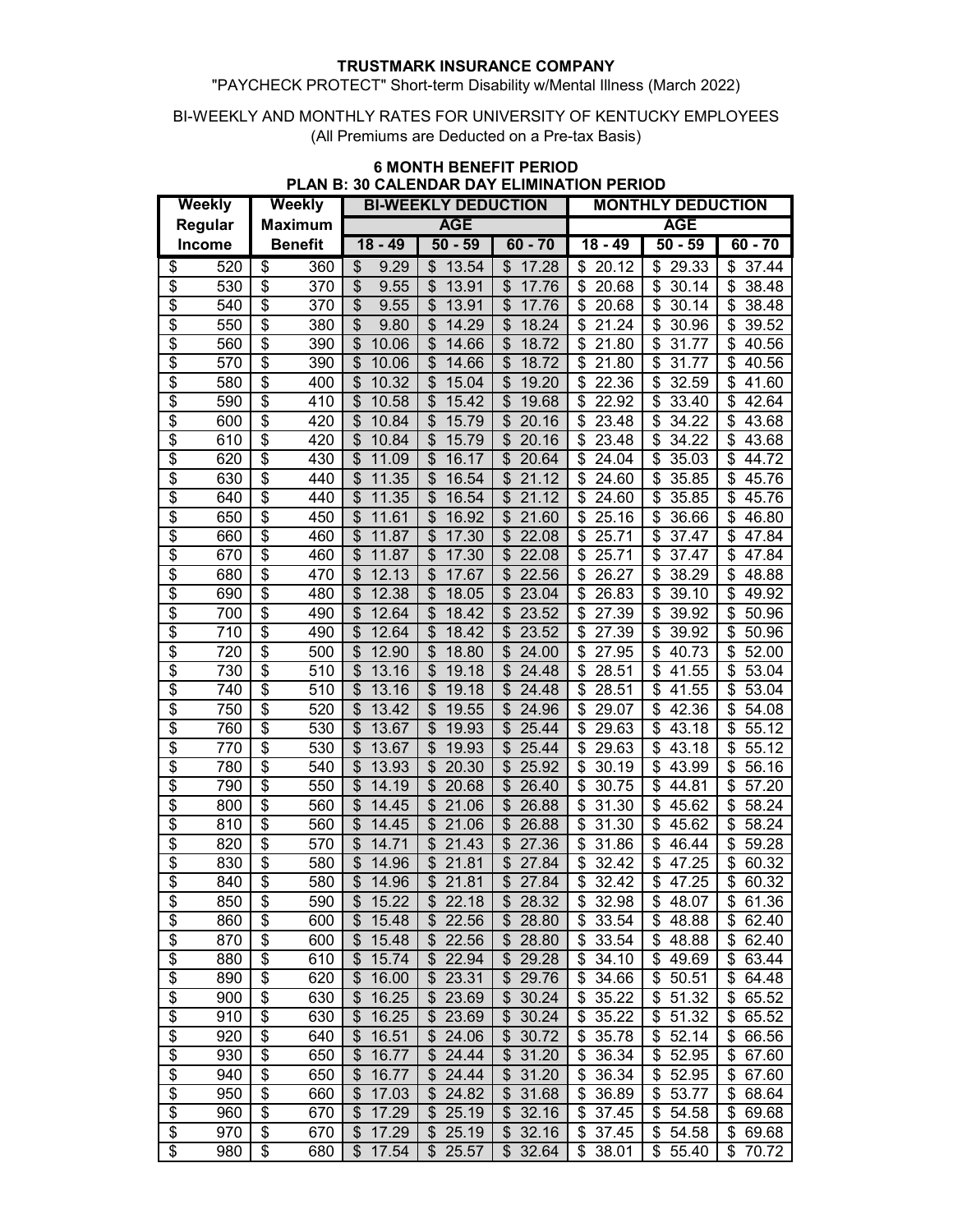#### "PAYCHECK PROTECT" Short-term Disability w/Mental Illness (March 2022)

#### BI-WEEKLY AND MONTHLY RATES FOR UNIVERSITY OF KENTUCKY EMPLOYEES (All Premiums are Deducted on a Pre-tax Basis)

| Weekly                   |                             | Weekly                               |                |                            | <b>BI-WEEKLY DEDUCTION</b>              |                                             | <b>MONTHLY DEDUCTION</b>          |                                           |                      |  |
|--------------------------|-----------------------------|--------------------------------------|----------------|----------------------------|-----------------------------------------|---------------------------------------------|-----------------------------------|-------------------------------------------|----------------------|--|
|                          | Regular                     | <b>Maximum</b>                       |                | <b>AGE</b>                 |                                         |                                             | <b>AGE</b>                        |                                           |                      |  |
|                          | <b>Income</b>               |                                      | <b>Benefit</b> | $18 - 49$                  | $50 - 59$                               | $60 - 70$                                   | $18 - 49$                         | $50 - 59$                                 | $60 - 70$            |  |
| \$                       | 990                         | \$                                   | 690            | 17.80<br>\$                | 25.94<br>\$                             | 33.12<br>\$                                 | 38.57<br>\$                       | 56.21<br>\$                               | \$<br>71.76          |  |
| \$                       | 1,000                       | \$                                   | 700            | \$<br>18.06                | \$<br>26.32                             | \$<br>33.60                                 | \$<br>39.13                       | \$<br>57.03                               | \$<br>72.80          |  |
| \$                       | 1,010                       | \$                                   | 700            | \$<br>18.06                | $\mathfrak{S}$<br>26.32                 | \$<br>33.60                                 | \$<br>39.13                       | \$<br>57.03                               | 72.80<br>\$          |  |
| \$                       | 1,020                       | $\overline{\boldsymbol{\mathsf{s}}}$ | 710            | \$<br>18.32                | $\frac{1}{2}$<br>26.70                  | \$<br>34.08                                 | \$<br>39.69                       | \$<br>57.84                               | \$<br>73.84          |  |
| \$                       | 1,030                       | $\overline{\boldsymbol{\mathsf{s}}}$ | 720            | \$<br>18.58                | \$<br>27.07                             | \$<br>34.56                                 | \$<br>40.25                       | \$<br>58.66                               | \$<br>74.88          |  |
| \$                       | 1,040                       | \$                                   | 720            | \$<br>18.58                | \$<br>27.07                             | $\overline{\mathcal{E}}$<br>34.56           | \$<br>40.25                       | \$<br>58.66                               | \$<br>74.88          |  |
| \$                       | 1,050                       | \$                                   | 730            | \$<br>18.83                | \$<br>27.45                             | \$<br>35.04                                 | \$<br>40.81                       | \$<br>59.47                               | \$<br>75.92          |  |
| \$                       | 1,060                       | \$                                   | 740            | \$<br>19.09                | \$<br>27.82                             | $\boldsymbol{\mathsf{S}}$<br>35.52          | \$<br>41.37                       | \$<br>60.29                               | \$<br>76.96          |  |
| $\overline{\$}$          | 1,070                       | \$                                   | 740            | \$<br>19.09                | \$<br>27.82                             | \$<br>35.52                                 | \$<br>41.37                       | \$<br>60.29                               | \$<br>76.96          |  |
| \$                       | 1,080                       | $\overline{\mathcal{S}}$             | 750            | \$<br>19.35                | \$<br>28.20                             | \$<br>36.00                                 | \$<br>41.93                       | \$<br>61.10                               | \$<br>78.00          |  |
| \$                       | 1,090                       | \$                                   | 760            | \$<br>19.61                | 28.58<br>\$                             | \$<br>36.48                                 | \$<br>42.48                       | \$<br>61.91                               | \$<br>79.04          |  |
| \$                       | 1,100                       | \$                                   | 770            | \$<br>19.87                | \$<br>28.95                             | \$<br>36.96                                 | \$<br>43.04                       | \$<br>62.73                               | \$<br>80.08          |  |
| \$                       | 1,110                       | \$                                   | 770            | \$<br>19.87                | \$<br>28.95                             | \$<br>36.96                                 | \$<br>43.04                       | \$<br>62.73                               | \$<br>80.08          |  |
| \$                       | 1,120                       | \$                                   | 780            | \$<br>20.12                | \$<br>29.33                             | \$<br>37.44                                 | \$<br>43.60                       | \$<br>63.54                               | \$<br>81.12          |  |
| \$                       | 1,130                       | \$                                   | 790            | \$<br>20.38                | \$<br>29.70                             | \$<br>37.92                                 | \$<br>44.16                       | \$<br>64.36                               | \$<br>82.16          |  |
| \$                       |                             | \$                                   | 790            | \$<br>20.38                | \$<br>29.70                             | \$<br>37.92                                 | \$<br>44.16                       | \$<br>64.36                               | \$<br>82.16          |  |
| $\overline{\$}$          | 1,140<br>1,150              | $\overline{\mathcal{S}}$             | 800            | \$<br>20.64                | $\boldsymbol{\mathsf{S}}$<br>30.08      | \$<br>38.40                                 | \$<br>44.72                       | \$<br>65.17                               | \$<br>83.20          |  |
| \$                       |                             | \$                                   | 810            | \$                         | $\frac{1}{2}$                           | \$                                          | \$<br>45.28                       | \$<br>65.99                               | \$<br>84.24          |  |
| \$                       | 1,160<br>1,170              | $\overline{\$}$                      | 810            | 20.90<br>\$<br>20.90       | 30.46<br>$\frac{1}{2}$<br>30.46         | 38.88<br>\$<br>38.88                        | \$<br>45.28                       | \$<br>65.99                               | 84.24<br>\$          |  |
| $\overline{\$}$          | 1,180                       | $\overline{\$}$                      | 820            | \$<br>21.16                | $\overline{\mathcal{S}}$<br>30.83       | $\overline{\mathcal{E}}$<br>39.36           | $\overline{\mathcal{S}}$<br>45.84 | $\overline{\boldsymbol{\theta}}$<br>66.80 | \$<br>85.28          |  |
| \$                       |                             | $\overline{\$}$                      | 830            | \$<br>21.41                | \$<br>31.21                             | $\overline{\mathcal{S}}$<br>39.84           | \$<br>46.40                       | \$<br>67.62                               | \$                   |  |
| $\overline{\$}$          | 1,190                       | $\overline{\boldsymbol{\theta}}$     | 840            | \$<br>21.67                | $\overline{\mathcal{E}}$<br>31.58       | $\overline{\mathcal{S}}$<br>40.32           | \$<br>46.96                       |                                           | 86.32<br>\$          |  |
| \$                       | 1,200                       | \$                                   |                | \$                         |                                         | $\overline{\mathcal{S}}$<br>40.32           |                                   | \$<br>68.43                               | 87.36<br>\$          |  |
| \$                       | 1,210                       | \$                                   | 840            | 21.67<br>\$                | \$<br>31.58<br>$\overline{\mathcal{E}}$ | $\overline{\mathcal{S}}$                    | \$<br>46.96<br>\$                 | \$<br>68.43<br>\$                         | 87.36<br>\$          |  |
| \$                       | 1,220                       | \$                                   | 850            | 21.93                      | 31.96                                   | 40.80<br>$\overline{\mathcal{S}}$           | 47.52<br>\$                       | 69.25                                     | 88.40<br>\$          |  |
| $\overline{\$}$          | 1,230<br>$\overline{1,240}$ | $\overline{\mathcal{S}}$             | 860            | \$<br>22.19<br>\$<br>22.19 | \$<br>32.34<br>\$<br>32.34              | 41.28<br>$\boldsymbol{\mathsf{S}}$<br>41.28 | 48.07<br>\$                       | \$<br>70.06<br>\$                         | 89.44<br>\$<br>89.44 |  |
| \$                       |                             | \$                                   | 860            | \$                         | \$                                      | \$                                          | 48.07<br>\$                       | 70.06                                     |                      |  |
| \$                       | 1,250                       | $\overline{\boldsymbol{\mathsf{s}}}$ | 870            | 22.45<br>\$                | 32.71                                   | 41.76<br>\$                                 | 48.63<br>\$                       | \$<br>70.88                               | \$<br>90.48          |  |
|                          | 1,260                       |                                      | 880            | 22.70                      | \$<br>33.09                             | 42.24                                       | 49.19                             | \$<br>71.69                               | 91.52<br>\$          |  |
| $\overline{\mathcal{S}}$ | 1,270                       | \$                                   | 880            | \$<br>22.70                | \$<br>33.09                             | \$<br>42.24                                 | \$<br>49.19                       | \$<br>71.69                               | \$<br>91.52          |  |
| \$                       | 1,280                       | \$                                   | 890            | \$<br>22.96                | \$<br>33.46                             | \$<br>42.72                                 | \$<br>49.75                       | \$<br>72.51                               | \$<br>92.56          |  |
| \$                       | 1,290                       | \$                                   | 900            | \$<br>23.22                | \$<br>33.84                             | \$<br>43.20                                 | \$<br>50.31                       | \$<br>73.32                               | \$<br>93.60          |  |
| \$<br>$\overline{\$}$    | 1,300                       | \$<br>$\overline{\mathbf{s}}$        | 910            | \$<br>23.48                | \$<br>34.22                             | \$<br>43.68                                 | \$<br>50.87                       | \$<br>74.13                               | \$<br>94.64          |  |
|                          | 1,310                       |                                      | 910            | \$<br>23.48                | \$34.22                                 | $\mathfrak{S}$<br>43.68                     | \$<br>50.87                       | \$<br>74.13                               | \$<br>94.64          |  |
| \$                       | 1,320                       | \$                                   | 920            | \$23.74                    | 34.59<br>\$                             | \$44.16                                     | 51.43<br>\$                       | \$74.95                                   | \$<br>95.68          |  |
| \$                       | 1,330                       | \$                                   | 930            | 23.99<br>\$                | \$<br>34.97                             | \$44.64                                     | \$<br>51.99                       | \$<br>75.76                               | \$<br>96.72          |  |
| $\overline{\$}$          | 1,340                       | \$                                   | 930            | 23.99<br>\$                | 34.97<br>\$                             | \$44.64                                     | \$<br>51.99                       | 75.76<br>\$                               | 96.72<br>\$          |  |
| $\overline{\mathcal{E}}$ | 1,350                       | \$                                   | 940            | 24.25<br>\$                | \$<br>35.34                             | \$45.12                                     | \$<br>52.55                       | 76.58<br>\$                               | 97.76<br>\$          |  |
| $\overline{\mathcal{S}}$ | 1,360                       | \$                                   | 950            | 24.51<br>\$                | \$<br>35.72                             | \$45.60                                     | 53.11<br>\$                       | 77.39<br>\$                               | \$<br>98.80          |  |
| $\overline{\mathcal{E}}$ | 1,370                       | \$                                   | 950            | 24.51<br>\$                | \$<br>35.72                             | \$45.60                                     | 53.11<br>\$                       | 77.39<br>\$                               | \$<br>98.80          |  |
| $\overline{\mathcal{E}}$ | 1,380                       | \$                                   | 960            | 24.77<br>\$                | 36.10<br>\$                             | \$46.08                                     | 53.66<br>\$                       | \$<br>78.21                               | \$<br>99.84          |  |
| $\overline{\mathcal{E}}$ | 1,390                       | \$                                   | 970            | \$25.03                    | \$<br>36.47                             | \$46.56                                     | 54.22<br>\$                       | \$<br>79.02                               | \$100.88             |  |
| $\overline{\$}$          | 1,400                       | \$                                   | 980            | 25.28<br>\$                | \$<br>36.85                             | \$47.04                                     | 54.78<br>\$                       | 79.84<br>\$                               | \$101.92             |  |
| $\overline{\$}$          | 1,410                       | \$                                   | 980            | 25.28<br>\$                | \$<br>36.85                             | \$47.04                                     | 54.78<br>\$                       | \$79.84                                   | \$101.92             |  |
| \$                       | 1,420                       | $\overline{\mathcal{E}}$             | 990            | 25.54<br>\$                | 37.22<br>\$                             | \$47.52                                     | 55.34<br>\$                       | \$80.65                                   | \$102.96             |  |
| \$                       | 1,430                       | $\overline{\mathcal{G}}$             | 1,000          | 25.80<br>\$                | 37.60<br>\$                             | \$48.00                                     | 55.90<br>\$                       | 81.47<br>\$                               | \$104.00             |  |
| \$                       | 1,440                       | \$                                   | 1,000          | 25.80<br>\$                | 37.60<br>\$                             | \$48.00                                     | 55.90<br>\$                       | \$81.47                                   | \$104.00             |  |
| $\overline{\$}$          | 1,450                       | \$                                   | 1,010          | \$26.06                    | \$37.98                                 | \$48.48                                     | \$56.46                           | \$82.28                                   | \$105.04             |  |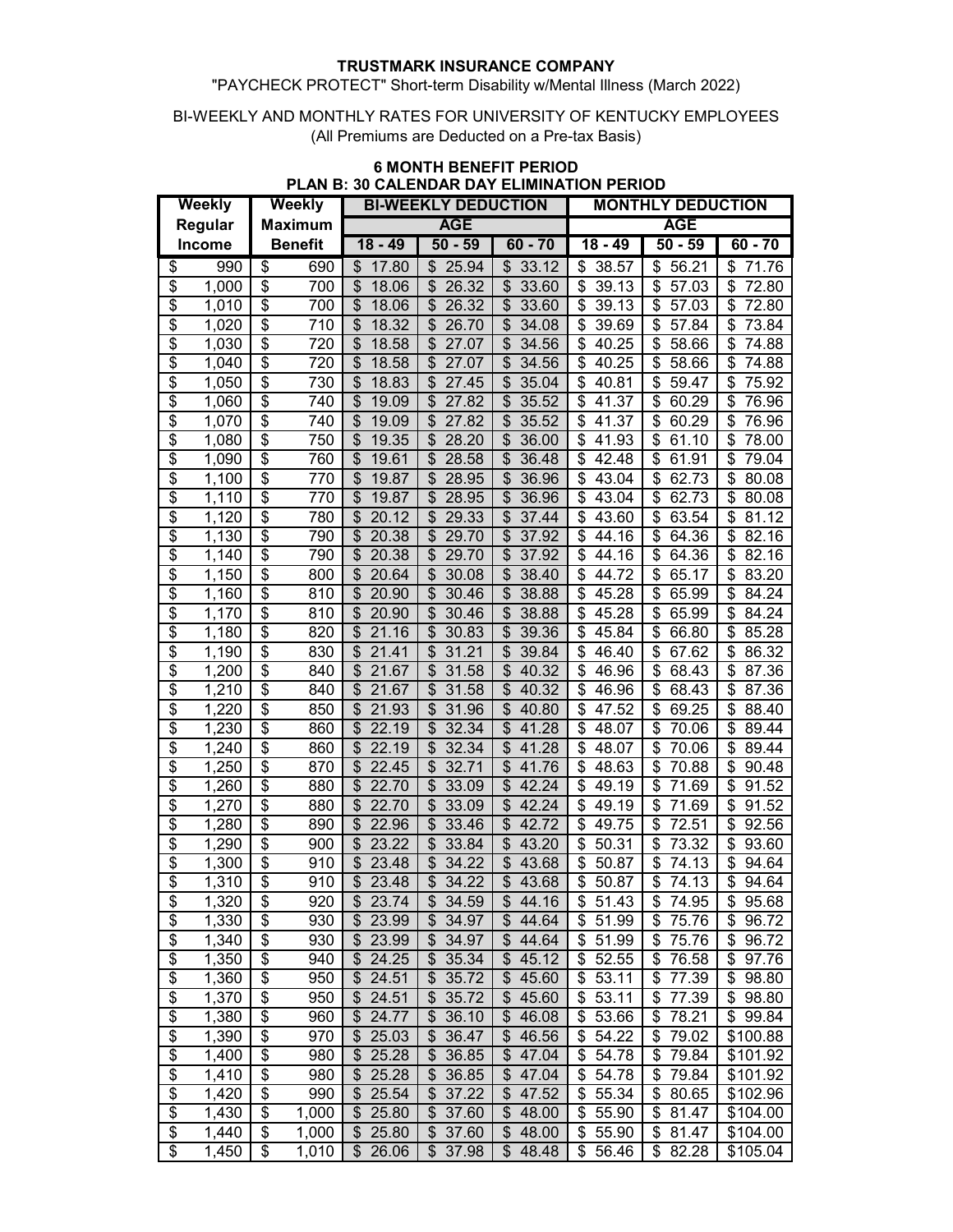## "PAYCHECK PROTECT" Short-term Disability w/Mental Illness (March 2022)

#### BI-WEEKLY AND MONTHLY RATES FOR UNIVERSITY OF KENTUCKY EMPLOYEES (All Premiums are Deducted on a Pre-tax Basis)

| Weekly                   |               | Weekly                               |                    |             | <b>BI-WEEKLY DEDUCTION</b>         |                                    | VALLIVAI\ PAT LLIVIIIATIN<br><b>MONTHLY DEDUCTION</b> |                         |           |  |
|--------------------------|---------------|--------------------------------------|--------------------|-------------|------------------------------------|------------------------------------|-------------------------------------------------------|-------------------------|-----------|--|
| Regular                  |               | <b>Maximum</b>                       |                    |             | <b>AGE</b>                         |                                    |                                                       |                         |           |  |
|                          | <b>Income</b> |                                      | <b>Benefit</b>     | $18 - 49$   | $50 - 59$                          | $60 - 70$                          | $18 - 49$                                             | <b>AGE</b><br>$50 - 59$ | $60 - 70$ |  |
|                          |               |                                      |                    |             |                                    |                                    |                                                       |                         |           |  |
| \$<br>\$                 | 1,460         | \$                                   | 1,020              | 26.32<br>\$ | 38.35<br>\$                        | 48.96<br>\$<br>\$                  | 57.02<br>\$                                           | 83.10<br>\$             | \$106.08  |  |
|                          | 1,470         | \$                                   | 1,020              | 26.32<br>\$ | \$<br>38.35                        | 48.96                              | \$<br>57.02<br>\$                                     | \$<br>83.10             | \$106.08  |  |
| \$                       | 1,480         | \$                                   | 1,030              | \$<br>26.57 | \$<br>38.73                        | \$<br>49.44                        | 57.58                                                 | \$<br>83.91             | \$107.12  |  |
| \$                       | 1,490         | \$                                   | 1,040              | \$<br>26.83 | $\frac{1}{2}$<br>39.10             | \$<br>49.92                        | \$<br>58.14                                           | \$<br>84.73             | \$108.16  |  |
| \$                       | 1,500         | \$                                   | 1,050              | \$<br>27.09 | $\boldsymbol{\mathsf{S}}$<br>39.48 | \$<br>50.40                        | \$<br>58.70                                           | \$<br>85.54             | \$109.20  |  |
| \$                       | 1,510         | \$                                   | 1,050              | \$<br>27.09 | $\frac{1}{2}$<br>39.48             | $\overline{\mathcal{S}}$<br>50.40  | \$<br>58.70                                           | \$<br>85.54             | \$109.20  |  |
| \$                       | 1,520         | \$                                   | 1,060              | 27.35<br>\$ | \$<br>39.86                        | \$<br>50.88                        | \$<br>59.25                                           | \$<br>86.35             | \$110.24  |  |
| \$                       | 1,530         | \$                                   | 1,070              | \$<br>27.61 | $\frac{1}{2}$<br>40.23             | $\overline{\mathcal{S}}$<br>51.36  | \$<br>59.81                                           | \$<br>87.17             | \$111.28  |  |
| $\overline{\$}$          | 1,540         | \$                                   | 1,070              | \$<br>27.61 | \$<br>40.23                        | \$<br>51.36                        | \$<br>59.81                                           | \$<br>87.17             | \$111.28  |  |
| \$                       | 1,550         | \$                                   | 1,080              | \$<br>27.86 | \$<br>40.61                        | \$<br>51.84                        | \$<br>60.37                                           | \$<br>87.98             | \$112.32  |  |
| \$                       | 1,560         | \$                                   | 1,090              | 28.12<br>\$ | \$<br>40.98                        | \$<br>52.32                        | \$<br>60.93                                           | \$<br>88.80             | \$113.36  |  |
| \$                       | 1,570         | \$                                   | 1,090              | \$<br>28.12 | \$<br>40.98                        | \$<br>52.32                        | \$<br>60.93                                           | \$<br>88.80             | \$113.36  |  |
| \$                       | 1,580         | \$                                   | 1,100              | 28.38<br>\$ | \$<br>41.36                        | \$<br>52.80                        | \$<br>61.49                                           | \$<br>89.61             | \$114.40  |  |
| \$                       | 1,590         | \$                                   | 1,110              | \$<br>28.64 | \$<br>41.74                        | \$<br>53.28                        | \$<br>62.05                                           | \$<br>90.43             | \$115.44  |  |
| \$                       | 1,600         | \$                                   | 1,120              | \$<br>28.90 | \$<br>42.11                        | \$<br>53.76                        | \$<br>62.61                                           | \$<br>91.24             | \$116.48  |  |
| \$                       | 1,610         | \$                                   | 1,120              | \$<br>28.90 | \$<br>42.11                        | \$<br>53.76                        | \$<br>62.61                                           | \$<br>91.24             | \$116.48  |  |
| \$                       | 1,620         | $\overline{\boldsymbol{\mathsf{S}}}$ | 1,130              | \$<br>29.15 | \$<br>42.49                        | \$<br>54.24                        | \$<br>63.17                                           | \$<br>92.06             | \$117.52  |  |
| \$                       | 1,630         | \$                                   | 1,140              | \$<br>29.41 | \$<br>42.86                        | \$<br>54.72                        | \$<br>63.73                                           | \$<br>92.87             | \$118.56  |  |
| $\overline{\$}$          | 1,640         | $\overline{\$}$                      | $\overline{1,}140$ | \$<br>29.41 | \$<br>42.86                        | $\overline{\mathcal{S}}$<br>54.72  | \$<br>63.73                                           | \$<br>92.87             | \$118.56  |  |
| $\overline{\$}$          | 1,650         | $\overline{\$}$                      | 1,150              | \$<br>29.67 | \$<br>43.24                        | $\overline{\mathcal{S}}$<br>55.20  | $\overline{\mathcal{S}}$<br>64.29                     | \$<br>93.69             | \$119.60  |  |
| \$                       | 1,660         | $\overline{\boldsymbol{\theta}}$     | 1,160              | 29.93<br>\$ | \$<br>43.62                        | $\overline{\mathcal{S}}$<br>55.68  | \$<br>64.84                                           | \$<br>94.50             | \$120.64  |  |
| \$                       | 1,670         | $\overline{\boldsymbol{\theta}}$     | 1,160              | \$<br>29.93 | $\overline{\mathcal{E}}$<br>43.62  | $\overline{\mathcal{E}}$<br>55.68  | \$<br>64.84                                           | \$<br>94.50             | \$120.64  |  |
| $\overline{\$}$          | 1,680         | $\overline{\boldsymbol{\mathsf{S}}}$ | 1,170              | \$<br>30.19 | \$<br>43.99                        | $\overline{\mathcal{S}}$<br>56.16  | \$<br>65.40                                           | \$<br>95.32             | \$121.68  |  |
| $\overline{\$}$          | 1,690         | $\overline{\boldsymbol{\theta}}$     | 1,180              | \$<br>30.44 | $\overline{\mathcal{E}}$<br>44.37  | $\overline{\$}$<br>56.64           | \$<br>65.96                                           | \$<br>96.13             | \$122.72  |  |
| \$                       | 1,700         | \$                                   | 1,190              | \$<br>30.70 | \$<br>44.74                        | $\boldsymbol{\mathsf{S}}$<br>57.12 | \$<br>66.52                                           | \$<br>96.95             | \$123.76  |  |
| $\overline{\$}$          | 1,710         | \$                                   | 1,190              | \$<br>30.70 | \$<br>44.74                        | \$<br>57.12                        | \$<br>66.52                                           | \$<br>96.95             | \$123.76  |  |
| \$                       | 1,720         | \$                                   | 1,200              | \$<br>30.96 | \$<br>45.12                        | \$<br>57.60                        | \$<br>67.08                                           | \$<br>97.76             | \$124.80  |  |
| \$                       | 1,730         | \$                                   | 1,210              | 31.22<br>\$ | \$<br>45.50                        | \$<br>58.08                        | \$<br>67.64                                           | \$<br>98.57             | \$125.84  |  |
| \$                       | 1,740         | \$                                   | 1,210              | \$<br>31.22 | \$<br>45.50                        | \$<br>58.08                        | \$<br>67.64                                           | \$<br>98.57             | \$125.84  |  |
| \$                       | 1,750         | \$                                   | 1,220              | \$<br>31.48 | \$<br>45.87                        | \$<br>58.56                        | \$<br>68.20                                           | \$<br>99.39             | \$126.88  |  |
| \$                       | 1,760         | \$                                   | 1,230              | \$<br>31.73 | \$<br>46.25                        | \$<br>59.04                        | \$<br>68.76                                           | \$100.20                | \$127.92  |  |
| \$                       | 1,770         | \$                                   | 1,230              | \$<br>31.73 | \$<br>46.25                        | \$<br>59.04                        | \$<br>68.76                                           | \$100.20                | \$127.92  |  |
| $\overline{\$}$          | 1,780         | \$                                   | 1,240              | \$<br>31.99 | $\mathfrak{L}$<br>46.62            | \$<br>59.52                        | \$<br>69.32                                           | \$101.02                | \$128.96  |  |
| \$                       | 1,790         | \$                                   | $\overline{1,}250$ | \$32.25     | \$47.00                            | \$60.00                            | \$69.88                                               | \$101.83                | \$130.00  |  |
| $\overline{\mathcal{E}}$ | 1,800         | \$                                   | 1,260              | 32.51<br>\$ | \$<br>47.38                        | \$60.48                            | 70.43<br>\$                                           | \$102.65                | \$131.04  |  |
| $\overline{\$}$          | 1,810         | \$                                   | 1,260              | 32.51<br>\$ | 47.38<br>\$                        | \$60.48                            | \$<br>70.43                                           | \$102.65                | \$131.04  |  |
| $\overline{\mathcal{E}}$ | 1,820         | \$                                   | 1,270              | 32.77<br>\$ | \$47.75                            | \$60.96                            | \$70.99                                               | \$103.46                | \$132.08  |  |
| $\overline{\mathcal{E}}$ | 1,830         | \$                                   | 1,280              | 33.02<br>\$ | $\frac{1}{2}$<br>48.13             | \$61.44                            | \$<br>71.55                                           | \$104.28                | \$133.12  |  |
| $\overline{\mathcal{E}}$ | 1,840         | \$                                   | 1,280              | \$33.02     | \$<br>48.13                        | $\overline{\$}$ 61.44              | \$<br>71.55                                           | \$104.28                | \$133.12  |  |
| $\overline{\mathcal{E}}$ | 1,850         | \$                                   | 1,290              | 33.28<br>\$ | 48.50<br>\$                        | \$61.92                            | 72.11<br>\$                                           | \$105.09                | \$134.16  |  |
| \$                       | 1,860         | \$                                   | 1,300              | \$33.54     | \$48.88                            | $\overline{\$}$ 62.40              | \$<br>72.67                                           | \$105.91                | \$135.20  |  |
| $\overline{\$}$          | 1,870         | \$                                   | 1,300              | 33.54<br>\$ | 48.88<br>\$                        | $\overline{\$}$ 62.40              | \$<br>72.67                                           | \$105.91                | \$135.20  |  |
| $\overline{\$}$          | 1,880         | \$                                   | 1,310              | 33.80<br>\$ | \$49.26                            | \$62.88                            | 73.23<br>\$                                           | \$106.72                | \$136.24  |  |
| \$                       | 1,890         | $\overline{\mathbf{e}}$              | 1,320              | 34.06<br>\$ | \$<br>49.63                        | \$63.36                            | 73.79<br>\$                                           | \$107.54                | \$137.28  |  |
| \$                       | 1,900         | \$                                   | 1,330              | 34.31<br>\$ | \$<br>50.01                        | \$63.84                            | 74.35<br>\$                                           | \$108.35                | \$138.32  |  |
| \$                       | 1,910         | \$                                   | 1,330              | \$34.31     | \$<br>50.01                        | \$63.84                            | 74.35<br>\$                                           | \$108.35                | \$138.32  |  |
| $\overline{\$}$          | 1,920         | \$                                   | 1,340              | \$34.57     | \$<br>50.38                        | \$64.32                            | \$74.91                                               | \$109.17                | \$139.36  |  |